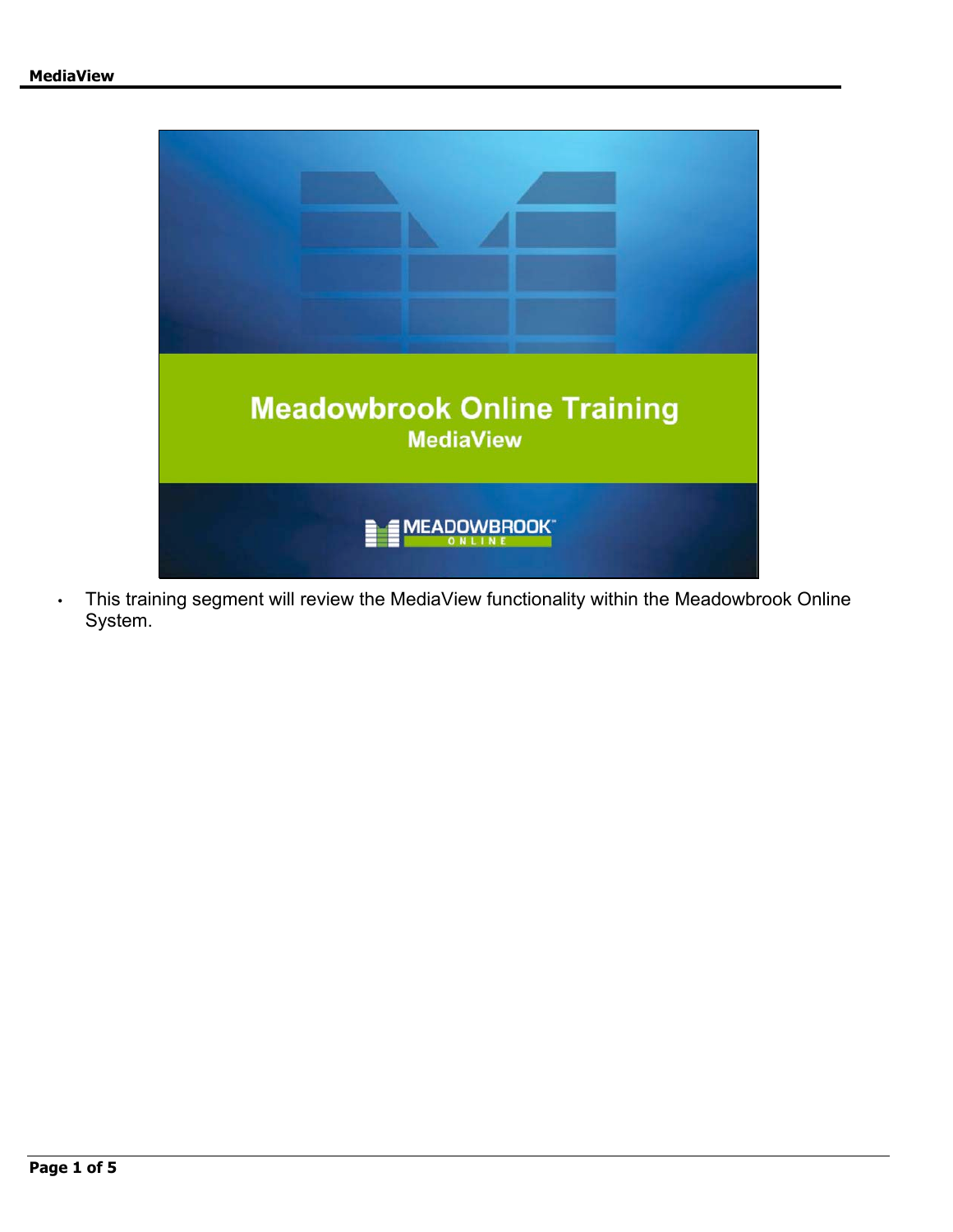

- Media View is the system that hosts all the documents associated with a policy.
- To get to media view click on Policy Document in the navigation list.

| Recipient: | O Hide Search<br>$\checkmark$         | Policy: (Start) | Insureds Name:                    | Trans Type:<br>$\checkmark$ | Date Produced:<br>To 8/15/2016<br>7/16/2016 | <b>Search</b><br>Ŵ |                                                 | Show Operations         |
|------------|---------------------------------------|-----------------|-----------------------------------|-----------------------------|---------------------------------------------|--------------------|-------------------------------------------------|-------------------------|
| 巨          | <b>O</b> Advanced Search<br>Recipient |                 | Policy                            | <b>Insureds Name</b>        |                                             | <b>Trans Type</b>  | Date Produced v                                 | ₿                       |
|            | Insured                               |                 | V NFA0834179CT41                  | Madison Motors              |                                             | CN                 | 8/11/2016                                       | $\square$               |
|            | Insured                               |                 | V NFA0846733CT41                  | Charity Motors, Inc.        |                                             | <b>NB</b>          | 8/10/2016                                       | ħ                       |
|            | Insured                               |                 | $\overline{\smile}$ WC0600124CT01 |                             | Holiday Camping Resort, Llc.                | <b>NB</b>          | 8/10/2016                                       | $\overline{\mathbb{D}}$ |
|            | Insurad                               |                 | $\vee$ WC5000349CT11              |                             | Vacation Trailer Park, Inc.                 | CN                 | 7/27/2016                                       | to.                     |
|            | Insured                               |                 | ▼ WC5000348CT01                   | Kids Zone, Inc.             |                                             | CN                 | 7/25/2016                                       | $\Omega$                |
| п          | Insured                               |                 | $\vee$ NFA0838915CT41             |                             | Crockery Creek Ry Park Lic                  | CN                 | 7/22/2016                                       | 'n                      |
| г          | Insured                               |                 | $\vee$ NFA6000175CT41             | Detroit Shinola Shop        |                                             | N3                 | 7/19/2016<br>Click Envelope to View<br>Messages | $\overline{a}$          |

- All of the policies that you have access to will be displayed.
- You can use the search filters to find a specific policy.
- In media view messages are located to the right of the screen.
- A red flag next to an envelope indicates there is a new message.
- Click on the Envelope to View Messages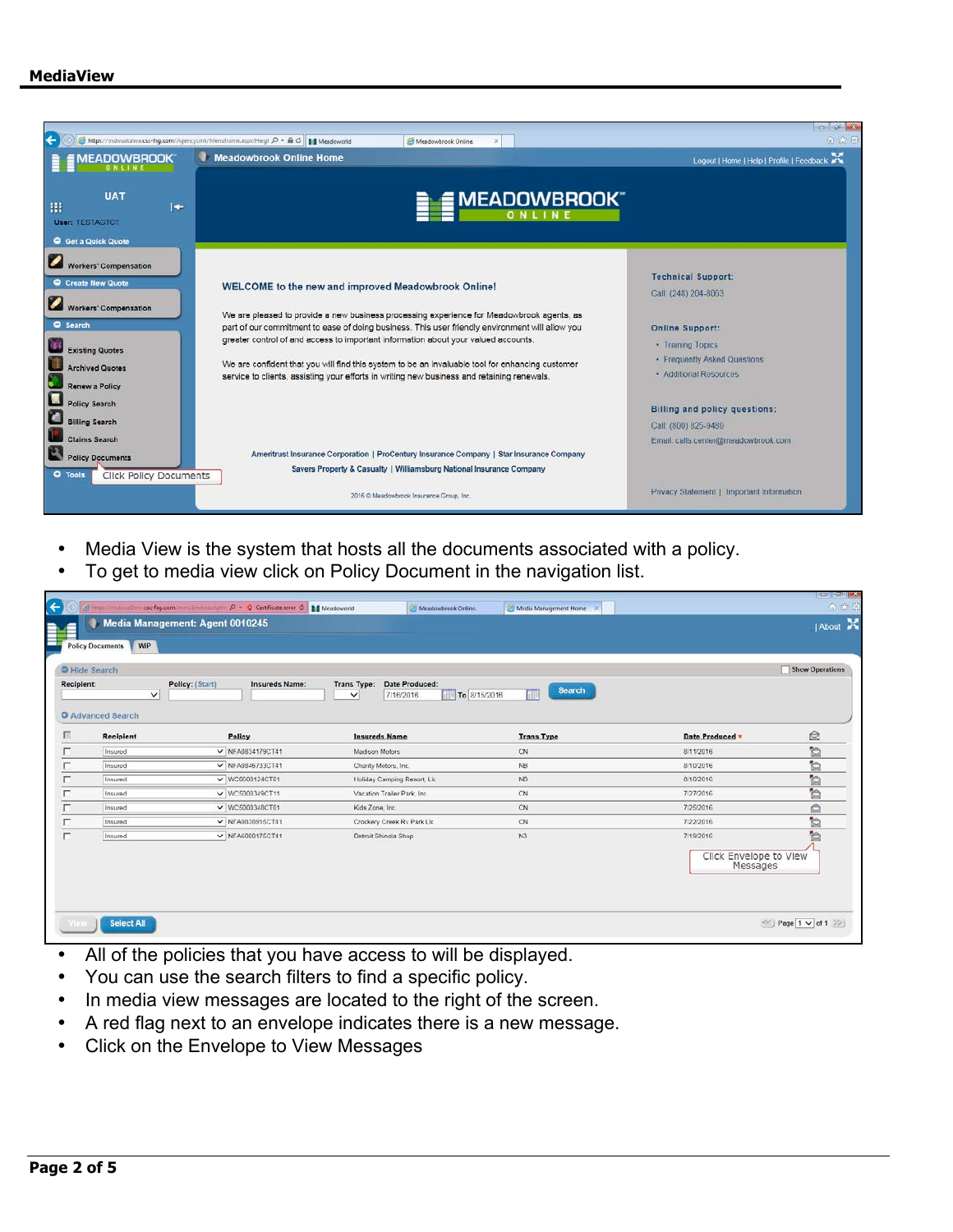

• Clicking on messages will navigate you to a new tab to view policy documents.

|                                                 |                                          |                                                                                                  |                                                                  |                                                                                  |                                     | $\Box$ $\sigma$ $\mathbf{x}$   |
|-------------------------------------------------|------------------------------------------|--------------------------------------------------------------------------------------------------|------------------------------------------------------------------|----------------------------------------------------------------------------------|-------------------------------------|--------------------------------|
| $\left( \begin{matrix}{1} \end{matrix} \right)$ |                                          | https://mdwuc0mv.csc-fsg.com/mmc1mdwscriptm $\mathcal{Q}$ v © Certificate error C     Meadoworld | Meadowbrook Online.                                              | $\times$ $\otimes$ Media Management Home $\times$ $\otimes$ mdwuc0mv.csc-fsg.com |                                     | 命女德                            |
|                                                 | WIP<br><b>Policy Documents</b>           | Media Management: Agent 0010245                                                                  |                                                                  | Meadowbrook Online.<br>https://mdwuatalwa.csc-fs<br>Tab                          | Click Meadowbrook Online width=1344 | About 24                       |
|                                                 | Hide Search                              |                                                                                                  |                                                                  |                                                                                  |                                     | Show Operations                |
| <b>Recipient:</b>                               | $\checkmark$<br><b>O</b> Advanced Search | Policy: (Start)<br>Insureds Name:                                                                | Date Produced:<br><b>Trans Type:</b><br>7/16/2016<br>$\check{ }$ | <b>Search</b><br><b>Fill</b><br>To 8/15/2016                                     |                                     |                                |
| г                                               | <b>Recipient</b>                         | Policy                                                                                           | <b>Insureds Name</b>                                             | <b>Trans Type</b>                                                                | Date Produced                       | Q                              |
| п                                               | Insured                                  | V NFA0834179CT41                                                                                 | <b>Madison Motors</b>                                            | CN                                                                               | 8/11/2016                           | ◎                              |
| г                                               | Insured                                  | V NFA0846733CT41                                                                                 | Charity Motors, Inc.                                             | <b>NB</b>                                                                        | 8/10/2016                           | $\mathbb{Z}$                   |
| П                                               | Insured                                  | $\vee$ WC0600124CT01                                                                             | Holiday Camping Resort, Llc                                      | <b>NB</b>                                                                        | 8/10/2016                           | $\triangleright$               |
| п                                               | Insured                                  | V WC5000349CT11                                                                                  | Vacation Trailer Park, Inc.                                      | CN                                                                               | 7/27/2016                           | <b>b</b>                       |
| п                                               | Insured                                  | $\vee$ WC5000348CT01                                                                             | Kids Zone, Inc.                                                  | CN                                                                               | 7/25/2016                           | $\circledR$                    |
| п                                               | Insured                                  | V NFA0838915CT41                                                                                 | Crockery Creek Rv Park Llc                                       | CN                                                                               | 7/22/2016                           | Þ                              |
| г                                               | Insured                                  | V NFA6000175CT41                                                                                 | Detroit Shinola Shop                                             | N <sub>3</sub>                                                                   | 7/19/2016                           | b                              |
|                                                 | <b>Select All</b>                        |                                                                                                  |                                                                  |                                                                                  |                                     | $\ll$ Page 1 $\vee$ of 1 $\gg$ |

• Click on the Meadowbrook Online tab to return to the Policy Document list.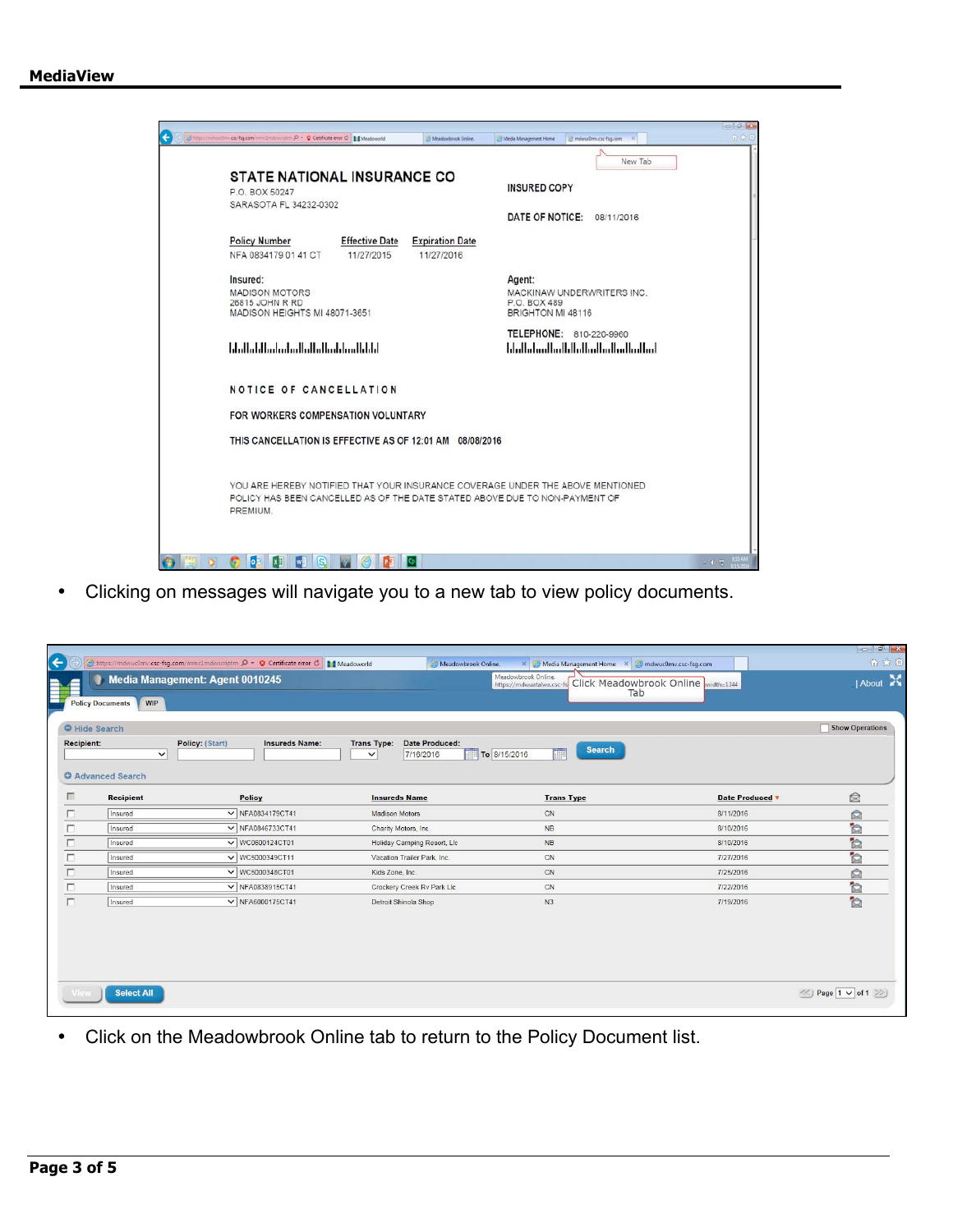| $\left( \begin{matrix} \mathbf{c} \end{matrix} \right)$ | https://mdwuatalwa.csc-fsg.com/AgencyLink/Menuframe.aspx?Heigh Q + A C<br>Meadoworld<br>Meadowbrook Online. | mdwuc0mv.csc-fsg.com<br>Media Management Home<br>$\times$ | $  -$<br>命女德 |
|---------------------------------------------------------|-------------------------------------------------------------------------------------------------------------|-----------------------------------------------------------|--------------|
| <b>EMEADOWBROOK</b>                                     | <b>Meadowbrook OnLine</b>                                                                                   | Logout   Home   Help   Profile   Feedback                 |              |
|                                                         |                                                                                                             | <b>Policy Inquiry</b>                                     |              |
| <b>UAT</b>                                              | <b>Insured's Name:</b>                                                                                      |                                                           |              |
| 一用<br>∣←                                                | <b>Postal Code:</b>                                                                                         |                                                           |              |
| <b>User: TESTAGTCT</b>                                  | <b>Line of Business:</b>                                                                                    | $\checkmark$                                              |              |
| Get a Quick Quote                                       | <b>Policy Number:</b>                                                                                       |                                                           |              |
| $\boldsymbol{\nabla}$                                   | Expires within (# of days):                                                                                 |                                                           |              |
| <b>Workers' Compensation</b>                            | <b>Sort Results By:</b>                                                                                     | Policy Number V Ascending V                               |              |
| <b>O</b> Create New Quote                               |                                                                                                             | Search<br>Reset                                           |              |
| $ \mathbf{v} $<br><b>Workers' Compensation</b>          | Click Search                                                                                                |                                                           |              |

- Another way to view Policy Documents is through the policy search.
- Enter desired policy information and click search.
- Click on Policy Search in the navigation list.

|                         | <b>Meadowbrook OnLine</b>                                                                                                                    |                               |                                                               | Logout   Home   Help   Profile   Feedback |
|-------------------------|----------------------------------------------------------------------------------------------------------------------------------------------|-------------------------------|---------------------------------------------------------------|-------------------------------------------|
|                         | <b>Email Endorsement</b>                                                                                                                     |                               | Renew                                                         | <b>Policy Documents</b>                   |
| UAT<br>冊<br>I÷          | Policy Search > Policy Inquiry                                                                                                               |                               |                                                               | Click Policy Documents                    |
| User: TESTAGTCT         | Policy Additional Interest Location Loss Activity Report History<br>Applicant: AVANI AMISH INC.<br>Company: MACKINAW WC - STATE NATIONAL INS | <b>Comments</b>               | Agency Name: MACKINAW ADMINISTRATORS, LLC<br>Agency#: 0010245 |                                           |
| C Get a Quick Quote     | Policy Number: NFA 0604826 00                                                                                                                | Status: Cancelled - 11/7/2015 | Term: 8/1/2015 - 8/1/2016                                     |                                           |
| Workers' Compensation   | <b>Policy Information</b>                                                                                                                    |                               |                                                               |                                           |
|                         | <b>Policy Number</b>                                                                                                                         | NFA 0604826 00                | <b>Effective/Expiration Date</b>                              | 08/01/2015-08/01/2016                     |
| Create New Quote        | <b>Status</b>                                                                                                                                | Cancelled - 11/2/2015         | Line of Business                                              | Workers Comp Voluntary                    |
|                         | <b>User Name</b>                                                                                                                             |                               | <b>Doing Business As</b>                                      |                                           |
| Workers' Compensation   | <b>Total Written Premium</b>                                                                                                                 | \$1,769.00                    | <b>Audit Code</b>                                             | Annual audit                              |
|                         | <b>Group Number</b>                                                                                                                          |                               | <b>Reason Endorsed</b>                                        | PhiP                                      |
| O Search                | <b>Group Code</b>                                                                                                                            |                               | <b>Inception Date</b>                                         | 8/2015                                    |
|                         | <b>Payment Plan</b>                                                                                                                          | 15% + 11 INST-\$10 SC         | Agency                                                        | MACKINAW ADMINISTRATORS, LLC              |
| <b>Existing Quotes</b>  | <b>Insured Information</b>                                                                                                                   |                               |                                                               |                                           |
| <b>Archived Quotes</b>  |                                                                                                                                              |                               |                                                               | 2115 OGDEN AVE                            |
| Renew a Policy          | <b>Insured Name</b>                                                                                                                          | AVANI AMISH INC.              | <b>Insured Address</b>                                        | LISLE, IL<br>60532-1508                   |
|                         | <b>Phone Number</b>                                                                                                                          |                               | <b>Fax Number</b>                                             |                                           |
| Policy Search           | <b>Alternate Phone Number</b>                                                                                                                |                               | Email                                                         |                                           |
| <b>Billing Search</b>   | <b>Federal Employee Identification Number</b>                                                                                                | 363686593                     | <b>Legal Entity</b>                                           | CORPORATION                               |
| <b>Claims Search</b>    | <b>Employer's Liability Limits</b>                                                                                                           |                               |                                                               |                                           |
|                         | <b>Split Rate Date Period</b>                                                                                                                | 08/01/2015                    | Disease - Employee Limit                                      | \$500,000.00                              |
| <b>Policy Documents</b> | <b>Per Accident</b>                                                                                                                          | \$500,000.00                  | <b>Disease - Policy Limit</b>                                 | \$500,000.00                              |
| O Tools                 | <b>Summary Information</b>                                                                                                                   |                               |                                                               |                                           |
|                         | <b>Number of Locations</b>                                                                                                                   | 1                             | <b>Number of Class Codes</b>                                  | 11                                        |
|                         | <b>Number of Additional Interests</b>                                                                                                        | $\bar{a}$                     | <b>Number of Claims:</b>                                      | $ 0\rangle$                               |
|                         | <b>Current Due Amount:</b>                                                                                                                   | \$178.00                      |                                                               |                                           |
|                         |                                                                                                                                              |                               |                                                               |                                           |

• To navigate to the Policy Documents for the policy, click the Policy Documents link at the top of the screen.